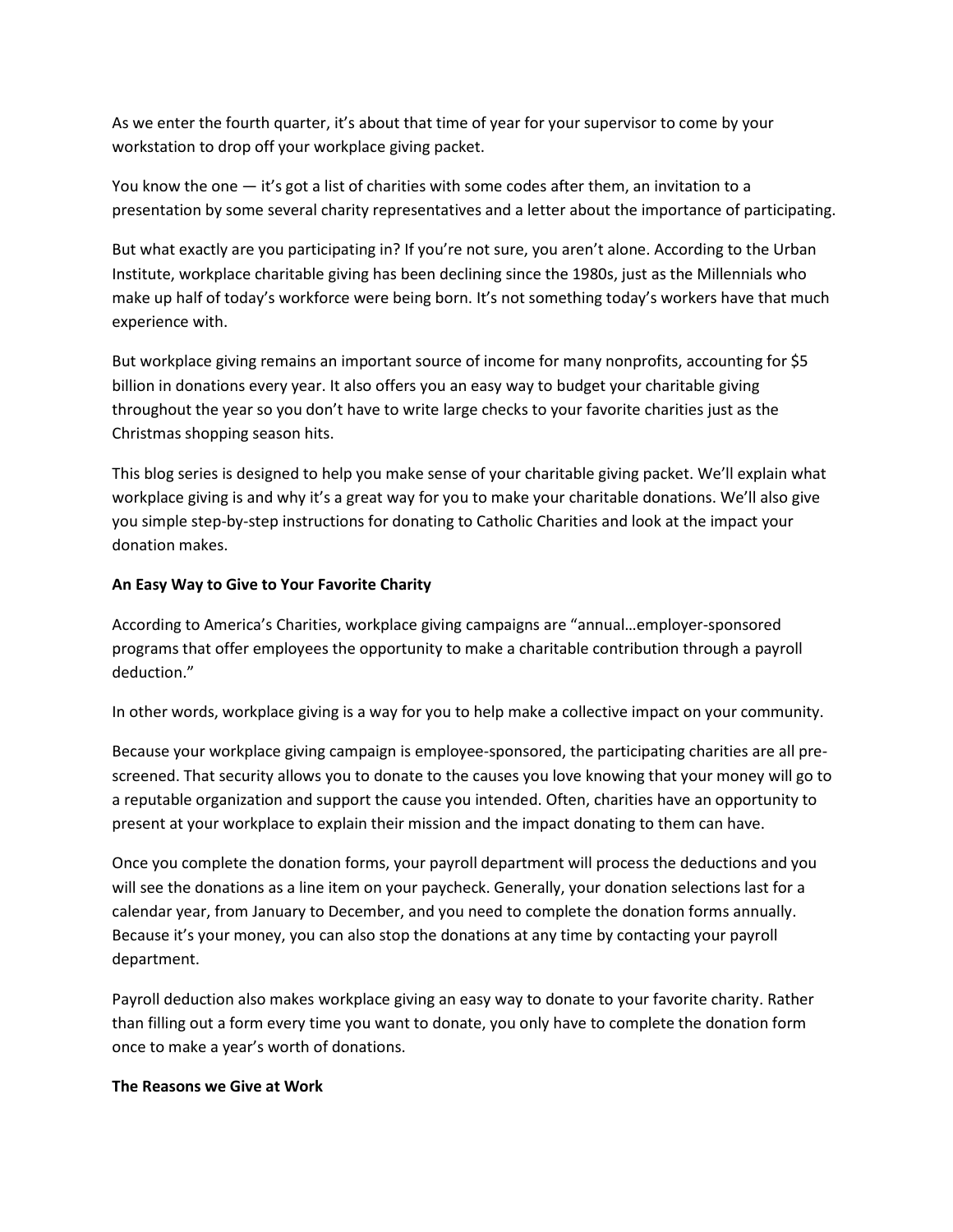But where did this custom of donating at work through payroll deduction originate? According to the Urban Institute, workplace giving emerged gradually over the past century and a half as workers developed more wealth and civic pride compelled giving.

After the Civil War, charity organization societies emerged to screen the growing number of charitable causes. At this point in American history, charities solicited businesses for donations because laborers did not have sufficient wealth to make donations. To stem the deluge of appeals from individual charities, business owners began charitable federations that made a single appeal to businesses and distributed the funds to charities, which benefitted from planning a single, efficient campaign.

The single-charitable-appeal model spread nationwide with the need to fund the U.S. World War I effort. Community chests, often run by business owners, collected war donations, and after the war they continued to use a single, coordinated appeal to raise and distribute funds across local charities. Charitable giving to community chests grew as laws began allowing businesses to deduct donations as business expenses.

The payroll deduction emerged during World War II to help workers purchase war bonds. Businesses and unions adopted the tool to collect taxes, pay for union dues and help employees contribute to workplace benefits. Charities saw it as a way to tap the growing wealth of the post-war middle class.

Participation in workplace giving campaigns through payroll deductions boomed with the economy over the second half of the 20th century. To find further efficiencies, local community chests merged over time to create organizations like The United Way that lead today's workplace giving campaigns.

Today, workplace giving has declined, but charities continue to rely on donations from individuals as a key source of funding. Today's workplace giving campaigns allow donors to set up donations online and choose which charities to support.

# **Four Ways to Include Catholic Charities in your Workplace Giving**

There are many ways you can donate to Catholic Charities through your workplace giving campaign.

### *United Way*

Many local companies participate in the United Way. When you receive your pledge form, fill in Catholic Charities Spokane as your charity designation.

### *Washington Combined Fund Drive*

Spokane is home to many state employees. The state employee workplace giving campaign is the Washington Combined Fund Drive. All donations must be made online. You can donate by going to the [Combined Fund Drive website](https://give.wa.gov/search) and searching **charity code 0316163 or federal tax ID number 91- 0569880**.

### *Combined Federal Campaign (CFC)*